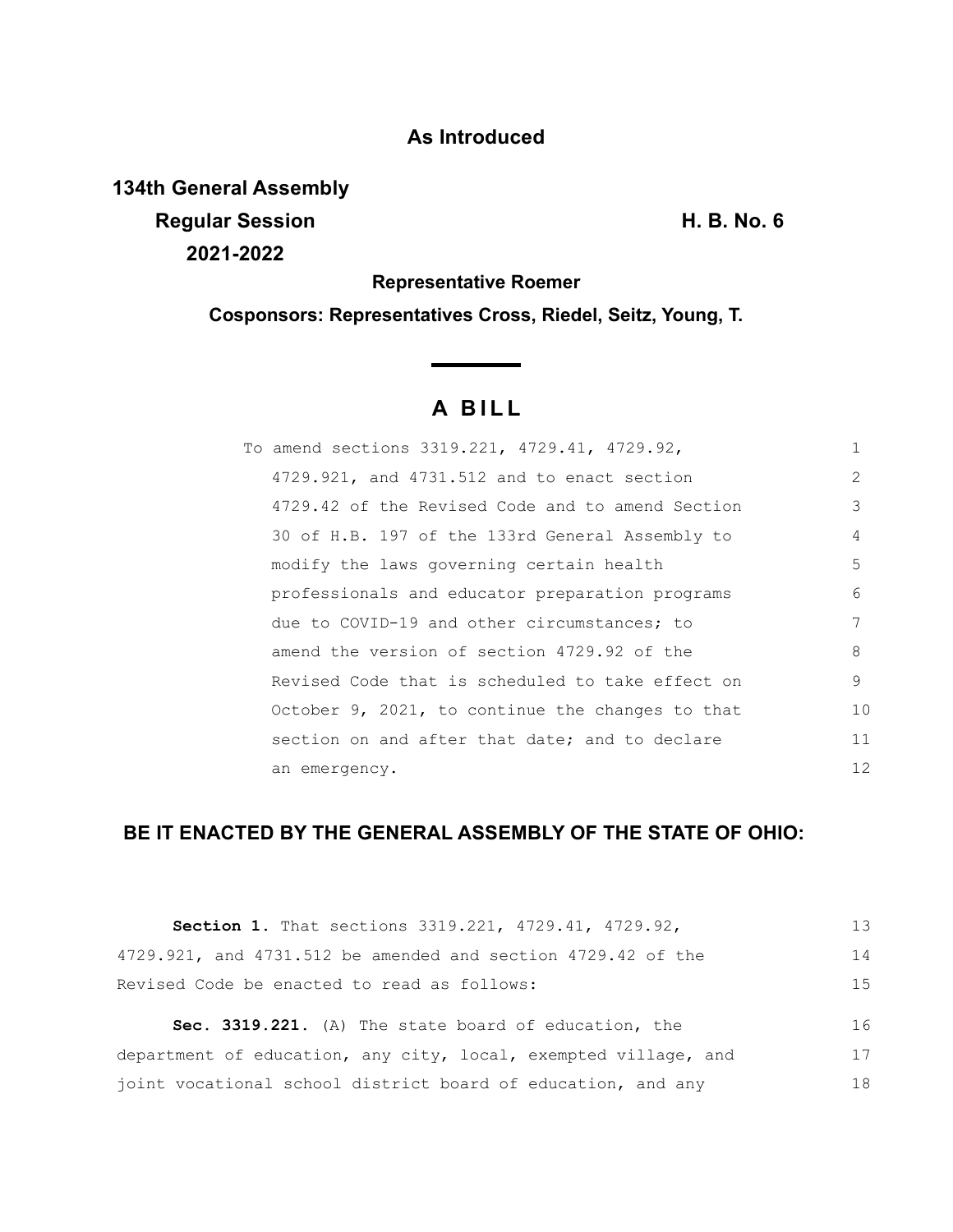| other public school, as defined in section 3301.0711 of the       | 19 |
|-------------------------------------------------------------------|----|
| Revised Code, shall not require a separate pupil services         | 20 |
| license issued by the state board as a credential for working in  | 21 |
| a public school, on either a permanent basis or a substitute or   | 22 |
| other temporary basis, for the following licensed professionals:  | 23 |
| (1) A speech-language pathologist who holds a currently           | 24 |
| valid license issued under Chapter 4753. of the Revised Code;     | 25 |
| (2) An audiologist who holds a currently valid license            | 26 |
| issued under Chapter 4753. of the Revised Code;                   | 27 |
| (3) A registered nurse who holds a bachelor's degree in           | 28 |
| nursing and a currently valid license issued under Chapter 4723.  | 29 |
| of the Revised Code;                                              | 30 |
| (4) A physical therapist who holds a currently valid              | 31 |
| license issued under Chapter 4755. of the Revised Code;           | 32 |
| (5) An occupational therapist who holds a currently valid         | 33 |
| license issued under Chapter 4755. of the Revised Code;           | 34 |
| (6) A physical therapy assistant who holds a currently            | 35 |
| valid license issued under Chapter 4755. of the Revised Code;     | 36 |
| (7) An occupational therapy assistant who holds a                 | 37 |
| currently valid license issued under Chapter 4755. of the         | 38 |
| Revised Code;                                                     | 39 |
| (8) A social worker who holds a currently valid license           | 40 |
| issued under Chapter 4757. of the Revised Code.                   | 41 |
| (B) A person employed by a school district or school for          | 42 |
| any of the occupations listed in divisions (A) (1) to (8) of this | 43 |
| section shall be required to apply for and receive a              | 44 |
| registration from the department of education. The registration   | 45 |
| shall be valid for five years. As a condition of registration     | 46 |
|                                                                   |    |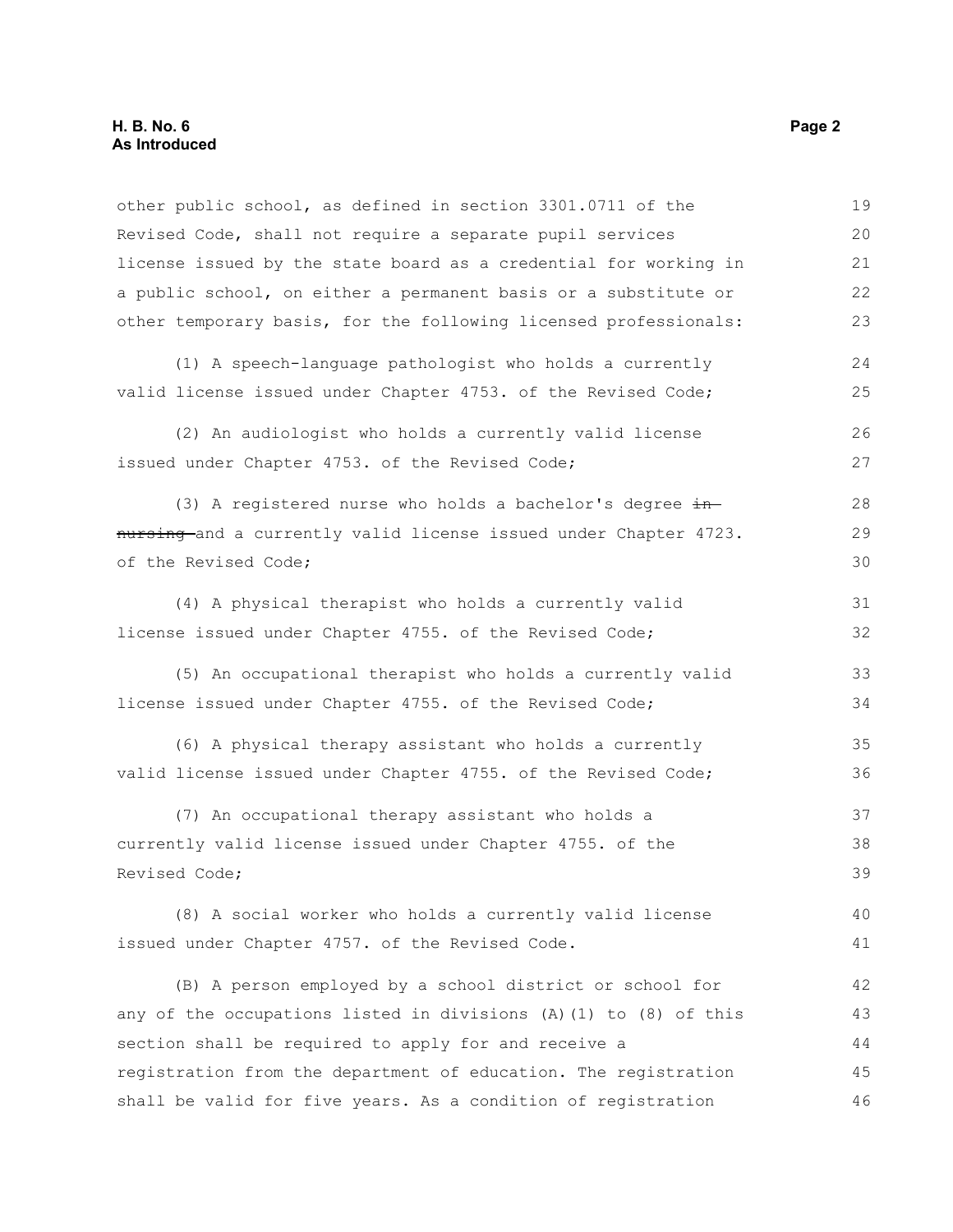#### **H. B. No. 6 Page 3 As Introduced**

under this section, an individual shall be subject to a criminal records check as prescribed by section 3319.391 of the Revised Code. In the manner prescribed by the department, the individual shall submit the criminal records check to the department. The department shall use the information submitted to enroll the individual in the retained applicant fingerprint database, established under section 109.5721 of the Revised Code, in the same manner as any teacher licensed under sections 3319.22 to 3319.31 of the Revised Code. 47 48 49 50 51 52 53 54 55

If the department receives notification of the arrest or conviction of an individual registered under division (B) of this section, the department shall promptly notify the employing district and may take any action authorized under sections 3319.31 and 3319.311 of the Revised Code that it considers appropriate. No district shall employ any individual under division (A) of this section if the district learns that the individual has plead guilty to, has been found guilty by a jury or court of, or has been convicted of any of the offenses listed in division (C) of section 3319.31 of the Revised Code. 56 57 58 59 60 61 62 63 64 65

(C) The department shall charge a registration fee of one hundred fifty dollars each for the initial registration and one hundred fifty dollars for renewal of the registration.

**Sec. 4729.41.** (A)(1) A pharmacist licensed under this chapter who meets the requirements of division (B) of this section, and a pharmacy intern licensed under this chapter who meets the requirements of division (B) of this section and is working under the direct supervision of a pharmacist who meets the requirements of that division, may do any of the following: 69 70 71 72 73 74

(a) Administer immunizations for influenza to individuals who are seven years of age or older; 75 76

66 67 68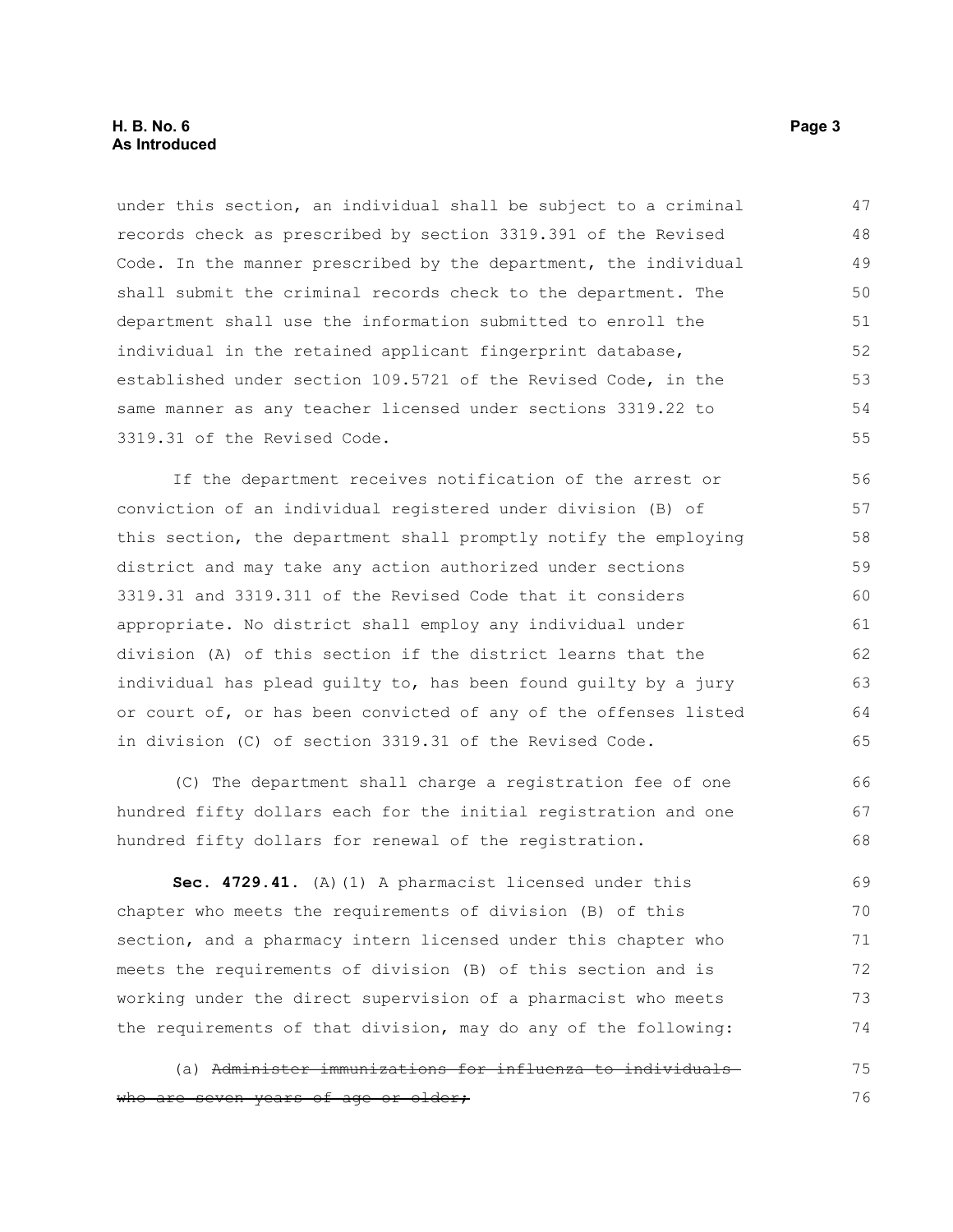| (b) Only pursuant to a prescription, administer to                     | 77  |
|------------------------------------------------------------------------|-----|
| individuals In the case of an individual who are is seven years        | 78  |
| of age or older but not more than thirteen years of age-any of-        | 79  |
| the immunizations included in division $(A)$ (2) of this section;      | 80  |
| administer to the individual an immunization for any of the            | 81  |
| following:                                                             | 82  |
| (i) Influenza;                                                         | 83  |
| (ii) COVID-19;                                                         | 84  |
| (iii) Any other disease, but only pursuant to a                        | 85  |
| prescription.                                                          | 86  |
| (c) Administer to individuals (b) In the case of an                    | 87  |
| individual who are is thirteen years of age or older-any of the        | 88  |
| immunizations included in division (A)(2) of this section,             | 89  |
| administer to the individual an immunization for any disease,          | 90  |
| including an immunization for influenza or COVID-19.                   | 91  |
| (2) A pharmacist or pharmacy intern may administer in-                 | 92  |
| accordance with divisions $(A)$ $(1)$ $(b)$ and $(c)$ of this section- | 93  |
| either of the following:                                               | 94  |
| (a) Any immunization that on March 19, 2015, is included               | 95  |
| in either of the following immunization schedules recommended by-      | 96  |
| the advisory committee on immunization practices of the centers-       | 97  |
| for disease control and prevention in the United States                | 98  |
| department of health and human services:                               | 99  |
| (i) The recommended immunization schedule for persons aged             | 100 |
| zero through eighteen years;                                           | 101 |
| (ii) The recommended adult immunization schedule.                      | 102 |
| (b) Any other immunization specified in rules adopted-                 | 103 |
| under division (E) (1) (d) of this section.                            | 104 |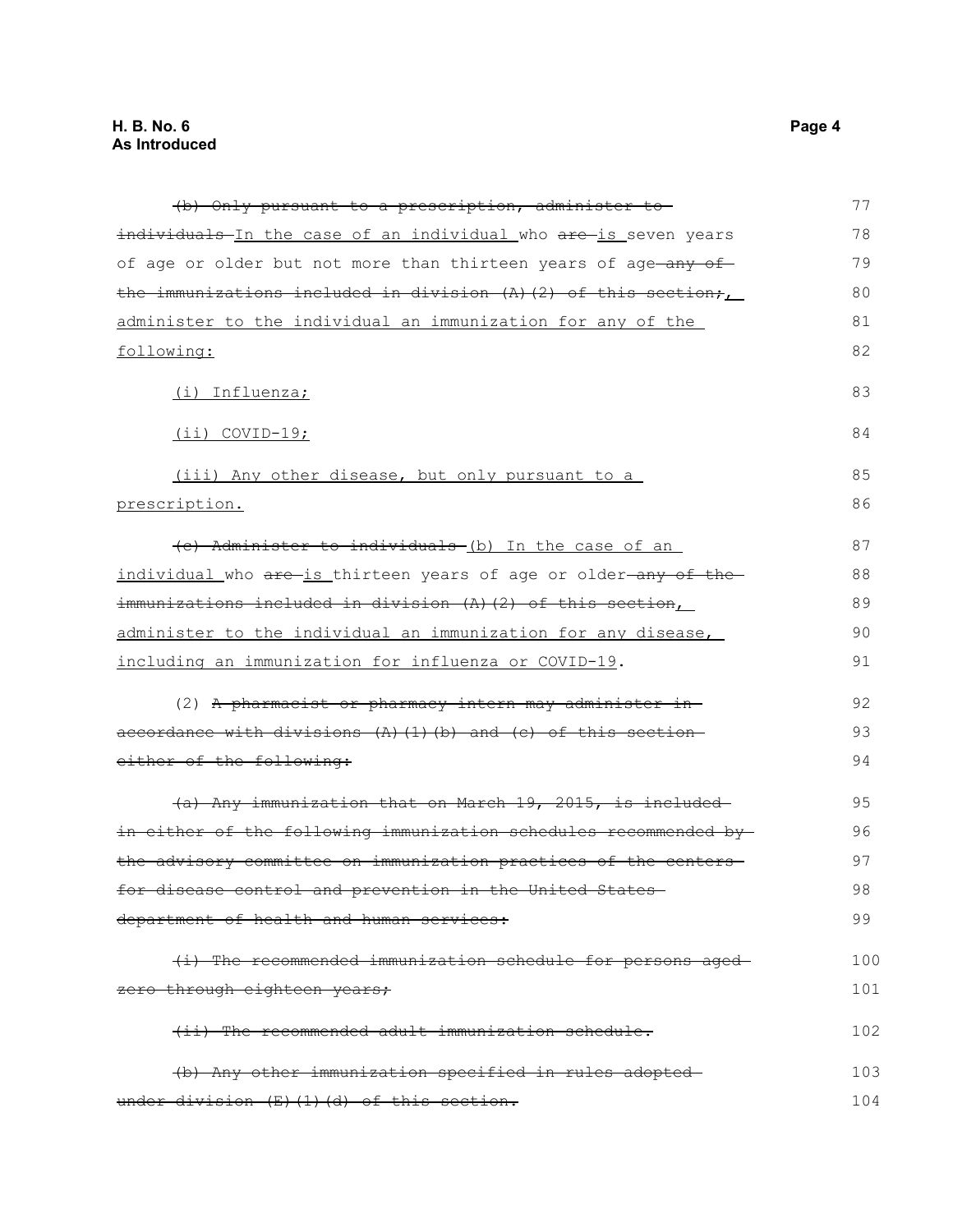#### **H. B. No. 6 Page 5 As Introduced**

(3) As part of engaging in the administration of immunizations or supervising a pharmacy intern's administration of immunizations, a pharmacist may administer epinephrine or diphenhydramine, or both, to individuals in emergency situations resulting from adverse reactions to the immunizations administered by the pharmacist or pharmacy intern. 105 106 107 108 109 110

(B) For a pharmacist or pharmacy intern to be authorized to engage in the administration of immunizations-pursuant todivision (A) of this section, the pharmacist or pharmacy intern shall do all of the following: 111 112 113 114

(1) Successfully complete a course in the administration of immunizations that meets the requirements established in rules adopted under this section for such courses; 115 116 117

(2) Receive and maintain certification to perform basic life-support procedures by successfully completing a basic lifesupport training course that is certified by the American red cross or American heart association or approved by the state board of pharmacy; 118 119 120 121 122

(3) Practice in accordance with a protocol that meets the requirements of division (C) of this section.

(C) All of the following apply with respect to the protocol required by division (B)(3) of this section: 125 126

(1) The protocol shall be established by a physician authorized under Chapter 4731. of the Revised Code to practice medicine and surgery or osteopathic medicine and surgery. 127 128 129

(2) The protocol shall specify a definitive set of treatment guidelines and the locations at which a pharmacist or pharmacy intern may engage in the administration of immunizations. 130 131 132 133

123 124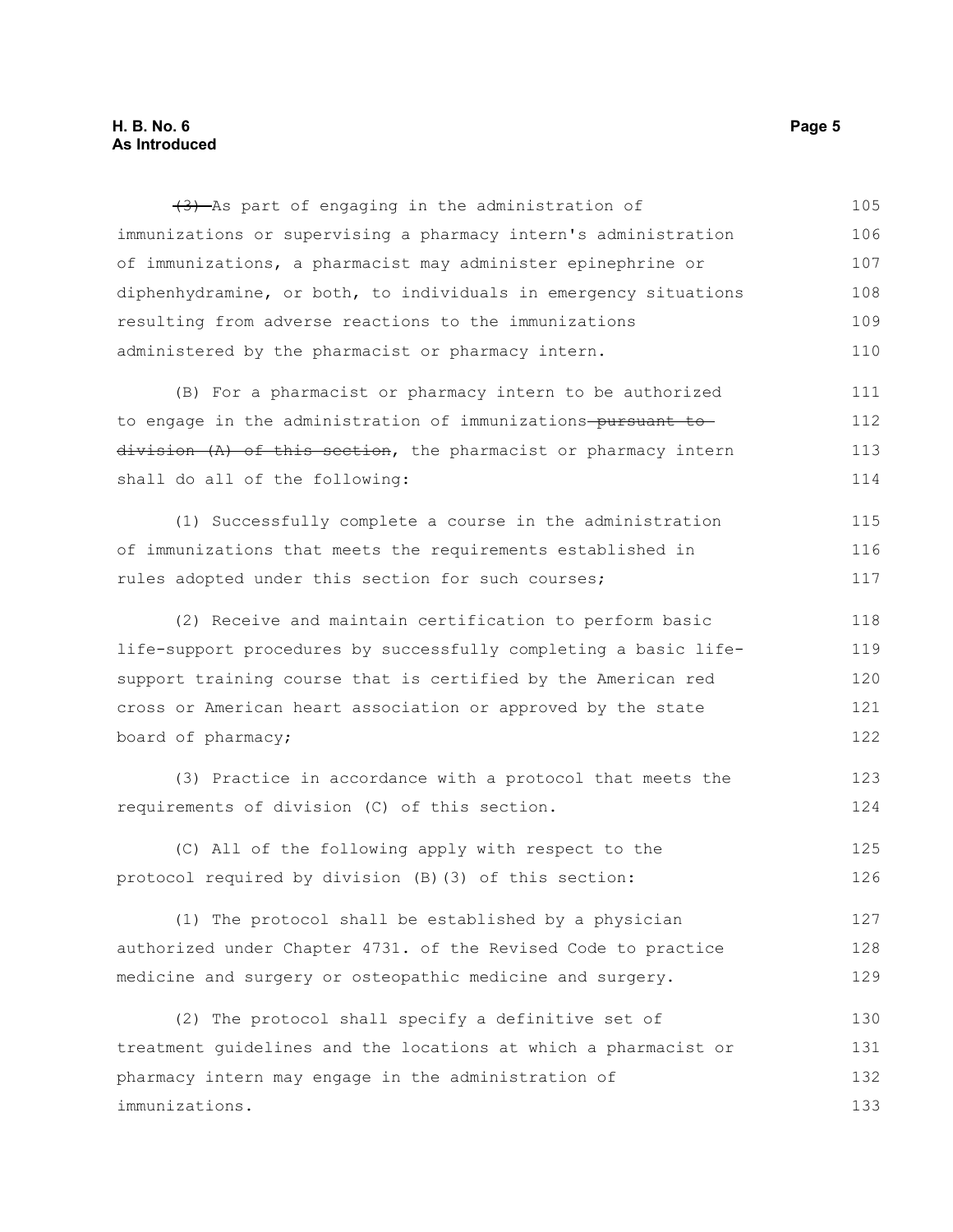#### **H. B. No. 6 Page 6 As Introduced**

|  |  |  | (3) The protocol shall satisfy the requirements |                                                                | 134 |
|--|--|--|-------------------------------------------------|----------------------------------------------------------------|-----|
|  |  |  |                                                 | established in rules adopted under this section for protocols. | 135 |

(4) The protocol shall include provisions for implementation of the following requirements: 136 137

(a) The pharmacist or pharmacy intern who administers an immunization shall observe the individual who receives the immunization to determine whether the individual has an adverse reaction to the immunization. The length of time and location of the observation shall comply with the rules adopted under this section establishing requirements for protocols. The protocol shall specify procedures to be followed by a pharmacist when administering epinephrine, diphenhydramine, or both, to an individual who has an adverse reaction to an immunization administered by the pharmacist or a pharmacy intern. 138 139 140 141 142 143 144 145 146 147

(b) For each immunization administered to an individual by a pharmacist or pharmacy intern, other than an immunization for influenza administered to an individual eighteen years of age or older, the pharmacist or pharmacy intern shall notify the individual's family physician primary care provider or, if the individual has no family physicianprimary care provider, the board of health of the health district in which the individual resides or the authority having the duties of a board of health for that district under section 3709.05 of the Revised Code. The notice shall be given not later than thirty days after the immunization is administered. 148 149 150 151 152 153 154 155 156 157 158

(c) For each immunization administered by a pharmacist or pharmacy intern to an individual younger than eighteen years of age pursuant to division  $(A)$  (1) of this section, the pharmacist or a pharmacy intern shall obtain permission from the individual's parent or legal guardian in accordance with the 159 160 161 162 163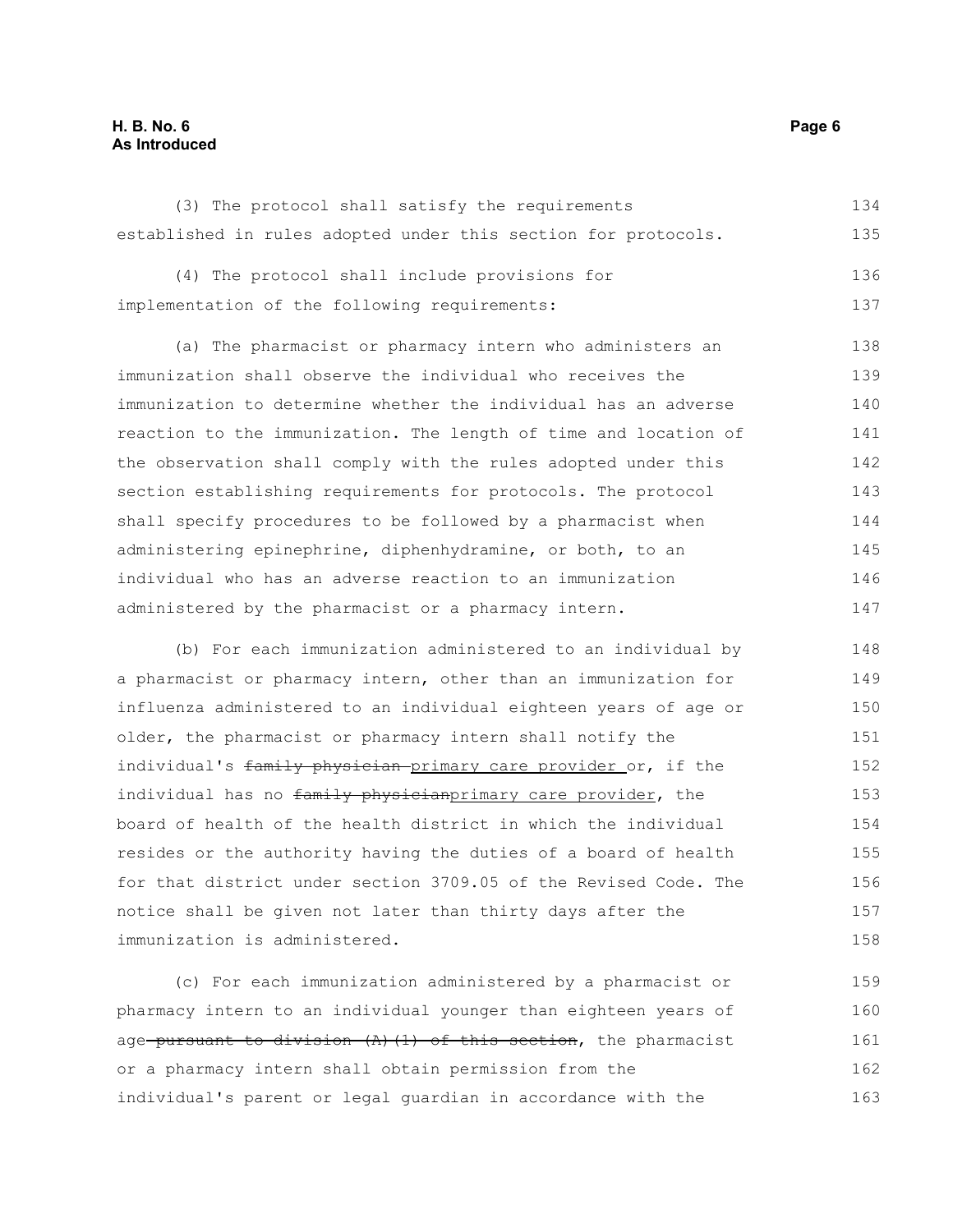| procedures specified in rules adopted under this section.                                                       | 164        |
|-----------------------------------------------------------------------------------------------------------------|------------|
| (D) (1) No pharmacist shall do either of the following:                                                         | 165        |
| (a) Engage in the administration of immunizations unless                                                        | 166        |
| the requirements of division (B) of this section have been met;                                                 | 167        |
| (b) Delegate to any person the pharmacist's authority to                                                        | 168        |
| engage in or supervise the administration of immunizations.                                                     | 169        |
| (2) No pharmacy intern shall engage in the administration                                                       | 170        |
|                                                                                                                 |            |
| of immunizations unless the requirements of division (B) of this                                                | 171        |
| section have been met.                                                                                          | 172        |
| (E) (1) The state board of pharmacy shall adopt rules to                                                        | 173        |
| implement this section. The rules shall be adopted in accordance                                                | 174        |
| with Chapter 119. of the Revised Code and shall include the                                                     | 175        |
| following:                                                                                                      | 176        |
|                                                                                                                 |            |
| (a) Requirements for courses in administration of                                                               | 177        |
| immunizations, including requirements that are consistent with                                                  | 178        |
| any standards established for such courses by the centers for                                                   | 179        |
| disease control and prevention;                                                                                 | 180        |
| (b) Requirements for protocols to be followed by                                                                | 181        |
| pharmacists and pharmacy interns in engaging in the                                                             | 182        |
| administration of immunizations;                                                                                | 183        |
| (c) Procedures to be followed by pharmacists and pharmacy                                                       | 184        |
| interns in obtaining from the individual's parent or legal                                                      | 185        |
| quardian permission to administer immunizations to an individual                                                | 186        |
| younger than eighteen years of age pursuant to division $(A)$ $(1)$                                             | 187        |
| of this section;                                                                                                | 188        |
|                                                                                                                 |            |
| (d) Provisions specifying any immunizations that may be<br>ministered under division (A)(2)(b) of this section. | 189<br>190 |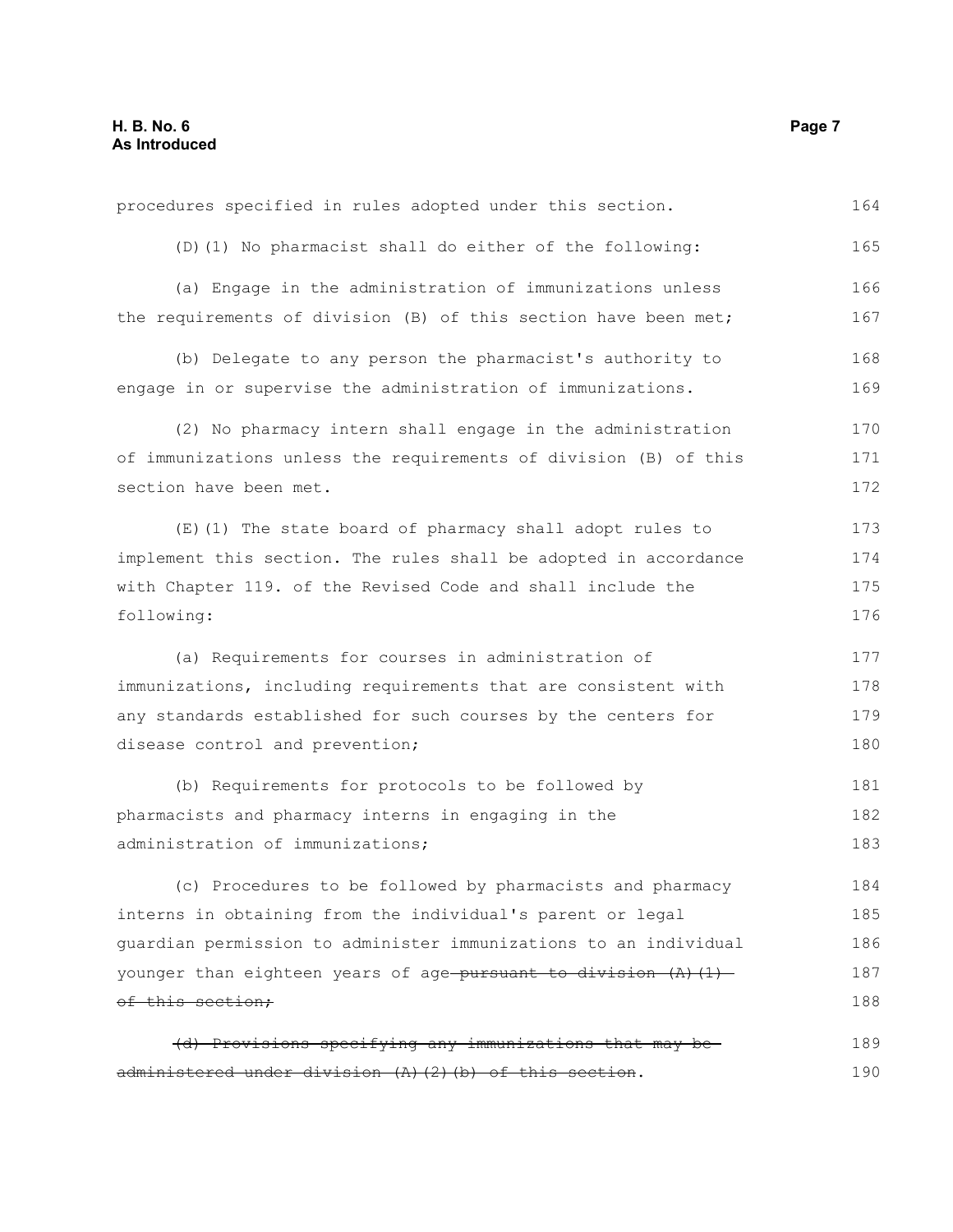(2) Prior to adopting rules regarding requirements for protocols to be followed by pharmacists and pharmacy interns in engaging in the administration of immunizations, the state board of pharmacy shall consult with the state medical board and the board of nursing. 191 192 193 194 195

| (3) Prior to adopting rules specifying any immunizations          | 196 |
|-------------------------------------------------------------------|-----|
| that may be administered under division $(A)$ $(2)$ $(b)$ of this | 197 |
| section, the state board of pharmacy shall consult with the       | 198 |
| state medical board.                                              | 199 |

(F) In addition to the rules it adopts under division (E) of this section, the state board of pharmacy may adopt rules that change the immunizations authorized by division  $(A)$   $(2)$   $(a)$ of this section to reflect changes in the recommendations of the advisory committee on immunization practices. The rules shall be adopted in accordance with Chapter 119. of the Revised Code. 200 201 202 203 204 205

 **Sec. 4729.42.** (A) A pharmacist may order and administer diagnostic tests for COVID-19 and tests for COVID-19 antibodies. 206 207

(B) Both of the following may, under the direct supervision of a pharmacist, administer diagnostic tests for COVID-19 and tests for COVID-19 antibodies: 208 209 210

(1) A pharmacy intern;

(2) A certified pharmacy technician.

**Sec. 4729.92.** (A) An applicant for registration as a pharmacy technician trainee shall:

(1) Comply Except as provided in section 4729.921 of the Revised Code, comply with divisions (B)(1)(a) to (c) of section 4729.90 of the Revised Code; 215 216 217

(2) Be enrolled in or plan to enroll in education and 218

211

212

213 214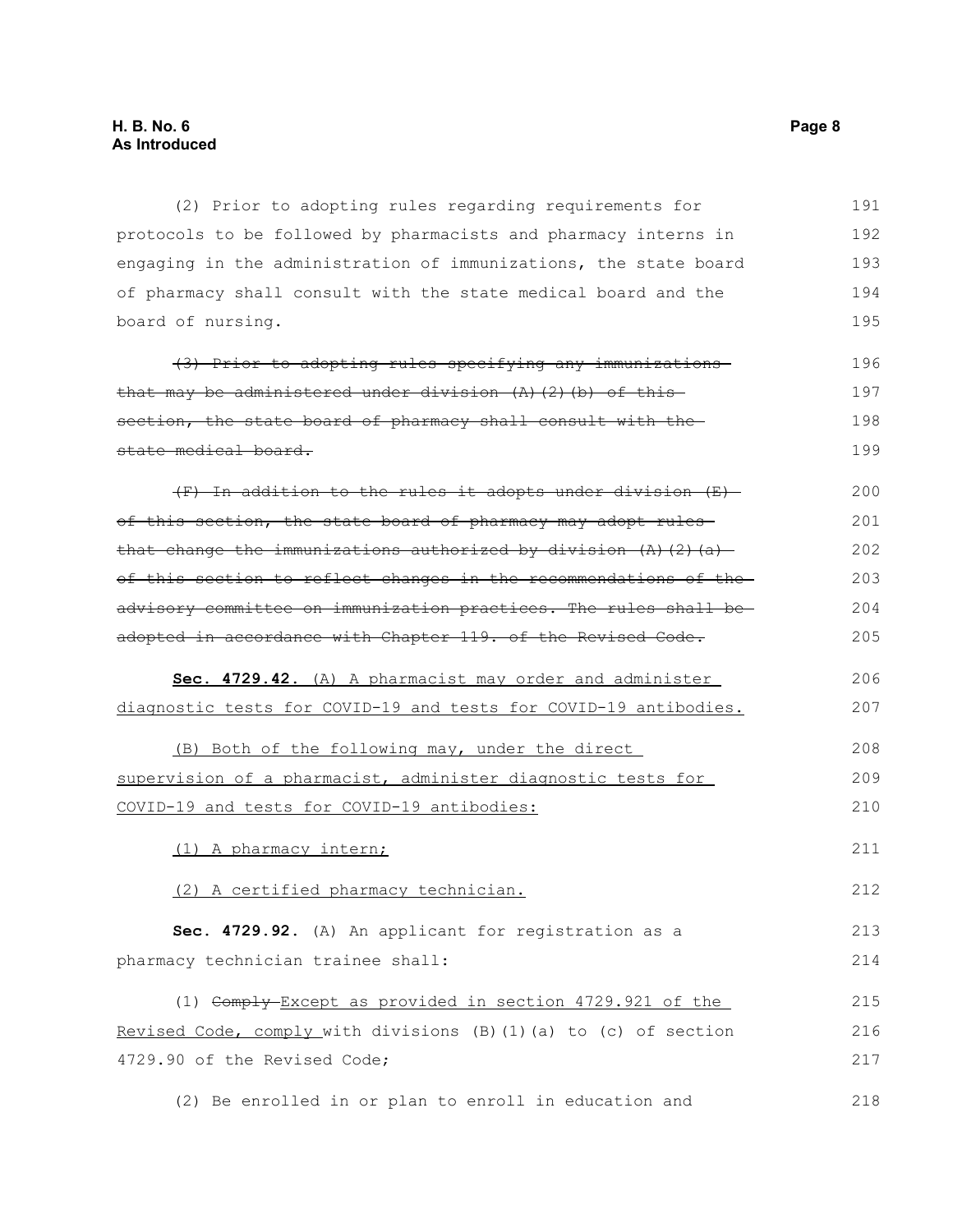training that will allow the applicant to meet the requirements established by the state board of pharmacy in rules adopted under section 4729.94 of the Revised Code; 219 220 221

(3) Comply with sections 4776.01 to 4776.04 of the Revised Code. 222 223

(B) A pharmacist or pharmacy intern whose license has been denied, revoked, suspended, or otherwise restricted by the board shall not be registered as a pharmacy technician trainee. 224 225 226

**Sec. 4729.921.** An applicant for registration as a pharmacy technician trainee shall file with the state board of pharmacy an application in the form and manner prescribed in rules adopted under section 4729.94 of the Revised Code. The application shall by accompanied by an application fee of twenty-five dollars, which shall not be returned if the applicant fails to qualify for registration. 227 228 229 230 231 232 233

If the board is satisfied that an applicant meets the requirements of section 4729.92 of the Revised Code and any additional requirements established by the board and determines that the results of a criminal records check do not make the applicant ineligible, the board shall register the applicant as a pharmacy technician trainee. 234 235 236 237 238 239

The board may register as a pharmacy technician trainee an applicant who is seventeen years of age and does not possess a high school diploma or certificate of high school equivalence if the applicant is enrolled in a career-technical school program that is approved by the board and conducted by a city, exempted village, local, or joint vocational school district. 240 241 242 243 244 245

|  |  |  |  |  | The board shall register as a pharmacy technician trainee        | 246 |
|--|--|--|--|--|------------------------------------------------------------------|-----|
|  |  |  |  |  | in accordance with section 9.79 of the Revised Code an applicant | 247 |
|  |  |  |  |  |                                                                  |     |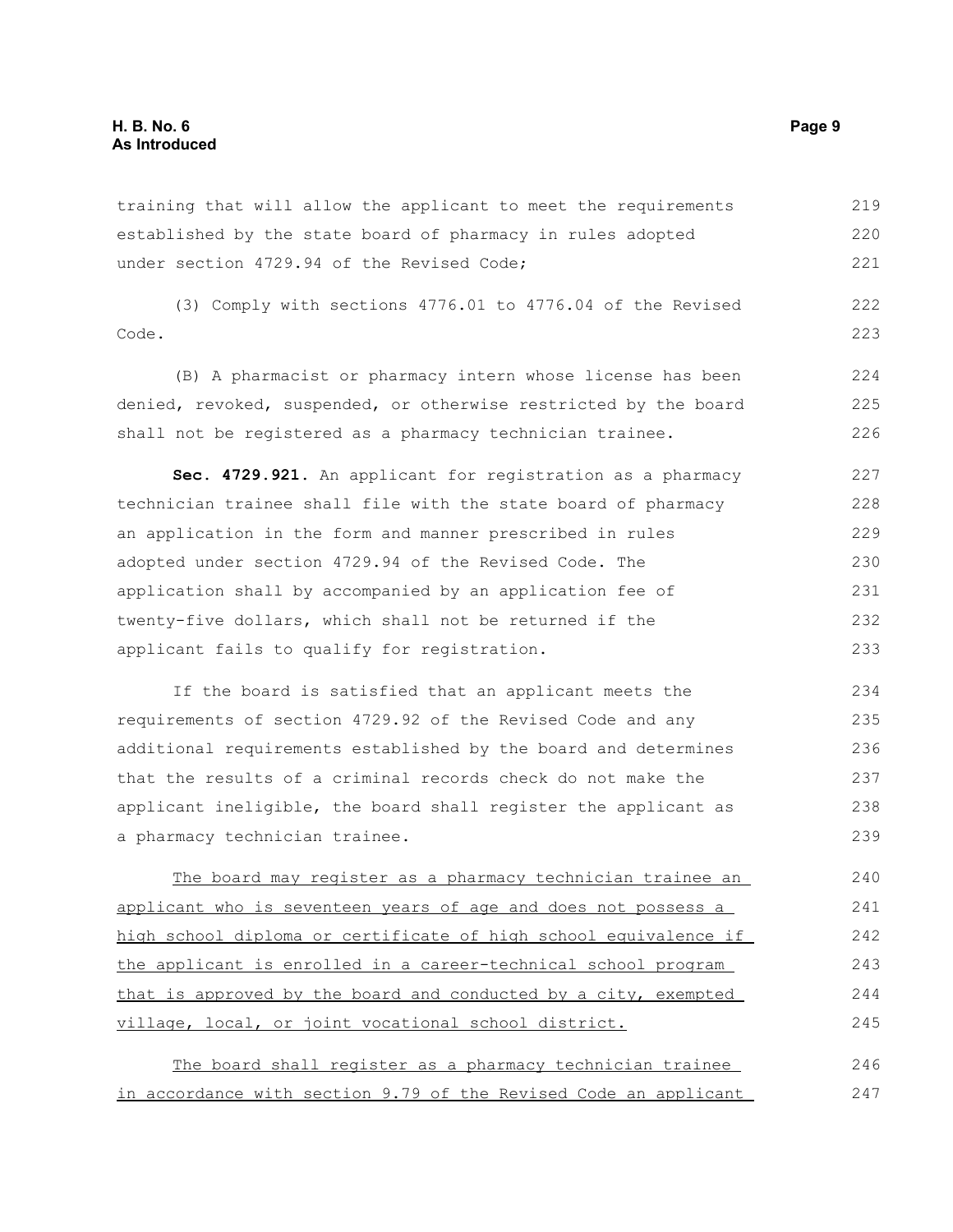| who either holds a license or is registered in another state or    | 248 |
|--------------------------------------------------------------------|-----|
| has satisfactory work experience, a government certification, or   | 249 |
| a private certification as described in that section as a          | 250 |
| pharmacy technician trainee in a state that does not issue that    | 251 |
| license or registration.                                           | 252 |
| Registration is valid for one year from the date of                | 253 |
| registration, except that the board may extend the time period     | 254 |
| for which registration is valid. Registration is not renewable,    | 255 |
| but an individual may reapply for registration if the              | 256 |
| individual's previous registration has lapsed for more than five   | 257 |
| years or the board grants its approval.                            | 258 |
| Sec. 4731.512. A podiatrist may administer influenza-              | 259 |
| vaccinations to individuals who are seven years of age or older    | 260 |
| vaccinations against both of the following:                        | 261 |
| (A) Influenza;                                                     | 262 |
| $(B)$ COVID-19.                                                    | 263 |
| Section 2. That existing sections 3319.221, 4729.41,               | 264 |
| 4729.92, 4729.921, and 4731.512 of the Revised Code are hereby     | 265 |
| repealed.                                                          | 266 |
| Section 3. That the version of section 4729.92 of the              | 267 |
| Revised Code that is scheduled to take effect October 9, 2021,     | 268 |
| be amended to read as follows:                                     | 269 |
| Sec. 4729.92. (A) An applicant for registration as a               | 270 |
| pharmacy technician trainee shall:                                 | 271 |
| (1) Comply-Except as provided in section 4729.921 of the           | 272 |
| Revised Code, comply with divisions (A) (1) (a) and (b) of section | 273 |
| 4729.90 of the Revised Code;                                       | 274 |
| (2) Be enrolled in or plan to enroll in education and              | 275 |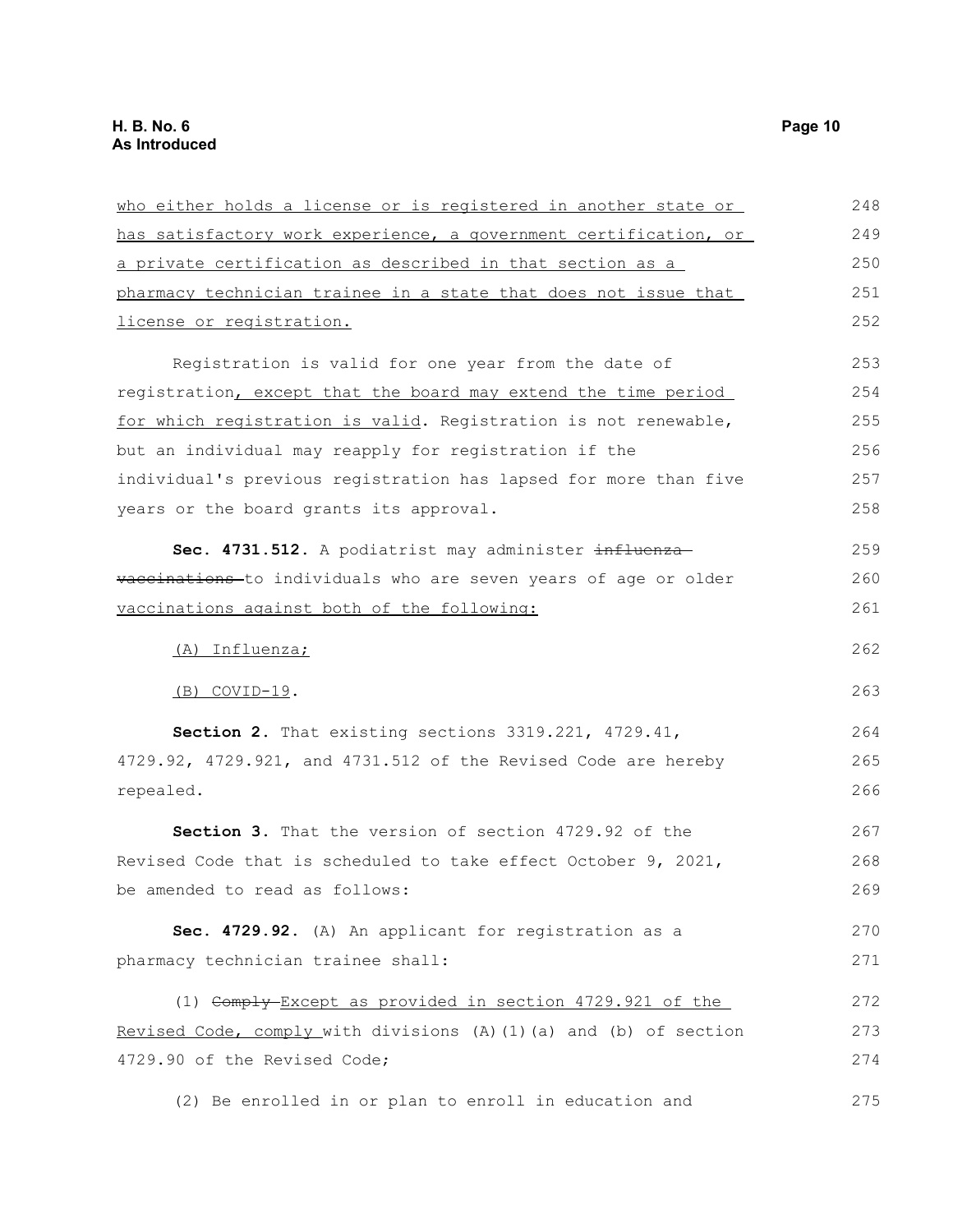training that will allow the applicant to meet the requirements established by the state board of pharmacy in rules adopted under section 4729.94 of the Revised Code; 276 277 278

(3) Comply with sections 4776.01 to 4776.04 of the Revised Code. 279 280

(B) A pharmacist or pharmacy intern whose license has been denied, revoked, suspended, or otherwise restricted by the board shall not be registered as a pharmacy technician trainee. 281 282 283

**Section 4.** That the existing version of section 4729.92 of the Revised Code that is scheduled to take effect October 9, 2021, is hereby repealed. 284 285 286

**Section 5.** Sections 3 and 4 of this act take effect October 9, 2021. 287 288

**Section 6.** That Section 30 of H.B. 197 of the 133rd General Assembly be amended to read as follows: 289 290

**Sec. 30.** (A) During the period  $\theta$ f beginning on the date that the emergency declared by Executive Order  $2020-01D<sub>T</sub>$  was issued-on, March 9, 2020, and ending on July 1, 2021, the requirement of division (A)(2)(a) of section 4723.09 of the Revised Code is suspended. Accordingly, during such period, the Board of Nursing shall grant to an applicant described in division (A) of section 4723.09 of the Revised Code a temporary license to practice nursing as a registered nurse or as a licensed practical nurse if the conditions of divisions (A)(1) and  $(A)$   $(2)$   $(b)$  to  $(d)$  of section 4723.09 of the Revised Code have been met. 291 292 293 294 295 296 297 298 299 300 301

 $(B)$  A temporary license issued under this section  $shath be$ is valid until whichever of the following dates occurs first: 302 303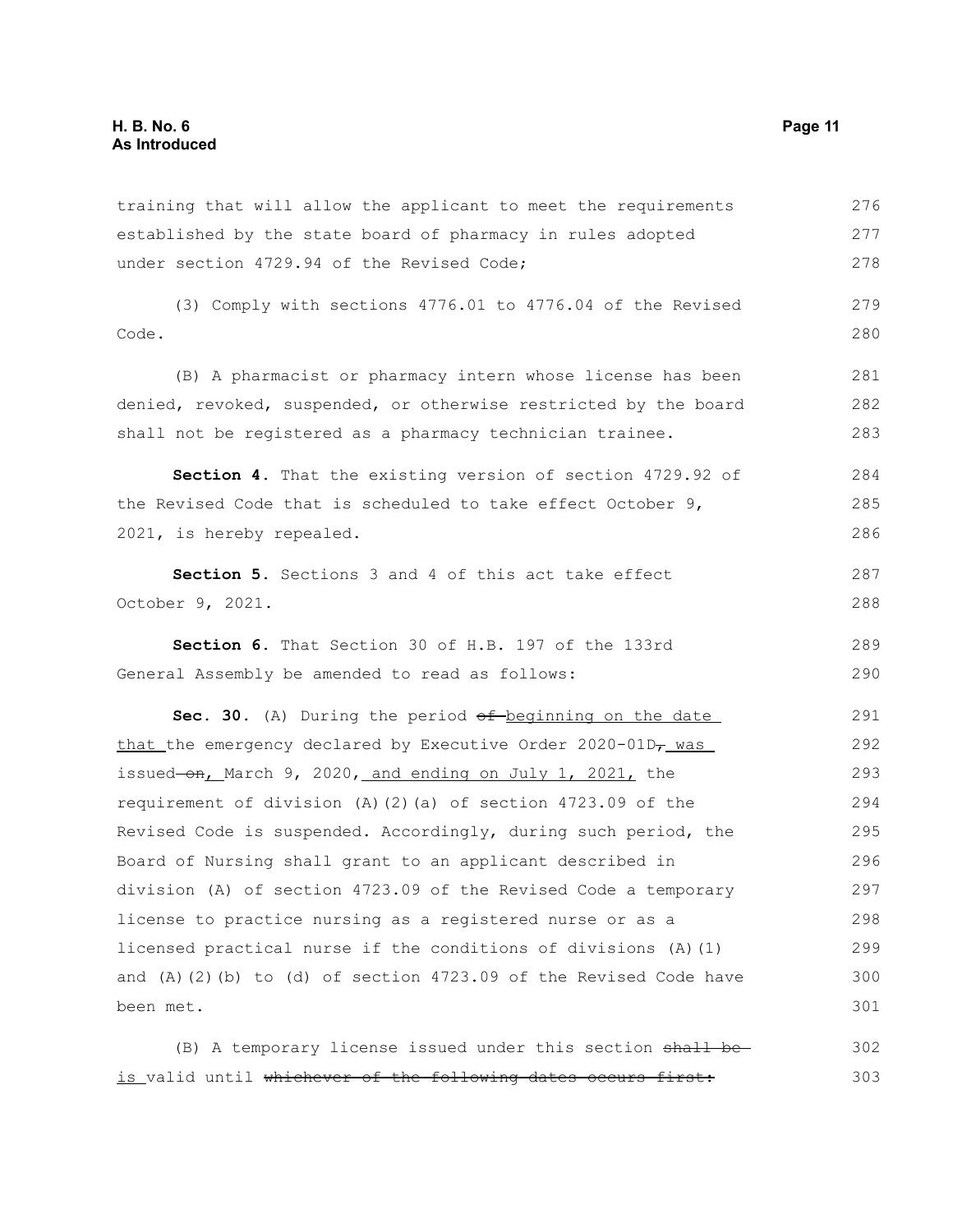| $(1)$ The date that is ninety days after December 1, 2020;       | 304 |
|------------------------------------------------------------------|-----|
| (2) The date that is ninety days after the duration of the       | 305 |
| period of the emergency described in division (A) of this-       | 306 |
| sectionJuly 1, 2021.                                             | 307 |
| (C)(1) An individual is not eligible for a temporary             | 308 |
| license issued under this section if any of the following is the | 309 |
| case:                                                            | 310 |
| (a) The individual has previously taken and failed the           | 311 |
| examination for licensure to practice as a registered nurse or   | 312 |
| as a licensed practical nurse;                                   | 313 |
| (b) A criminal records check conducted in accordance with        | 314 |
| section 4723.091 of the Revised Code indicates that the          | 315 |
| individual has been convicted of, pleaded quilty to, or had a    | 316 |
| judicial finding of quilt for, any felony;                       | 317 |
| (c) The individual has taken a drug test and failed that         | 318 |
| test, as determined by the Board.                                | 319 |
| (2) If, while holding a temporary license issued under           | 320 |
| this section, any of the following occurs, the licensee's        | 321 |
| temporary license is void and has no effect immediately          | 322 |
| beginning on the date of the occurrence:                         | 323 |
| (a) The licensee fails the examination for licensure to          | 324 |
| practice as a registered nurse or as a licensed practical nurse; | 325 |
| (b) A criminal records check conducted in accordance with        | 326 |
| section 4723.091 of the Revised Code indicates that the licensee | 327 |
| has been convicted of, pleaded guilty to, or had a judicial      | 328 |
| finding of guilt for, any felony;                                | 329 |
| (c) The licensee fails a drug test, as determined by the         | 330 |
| Board.                                                           | 331 |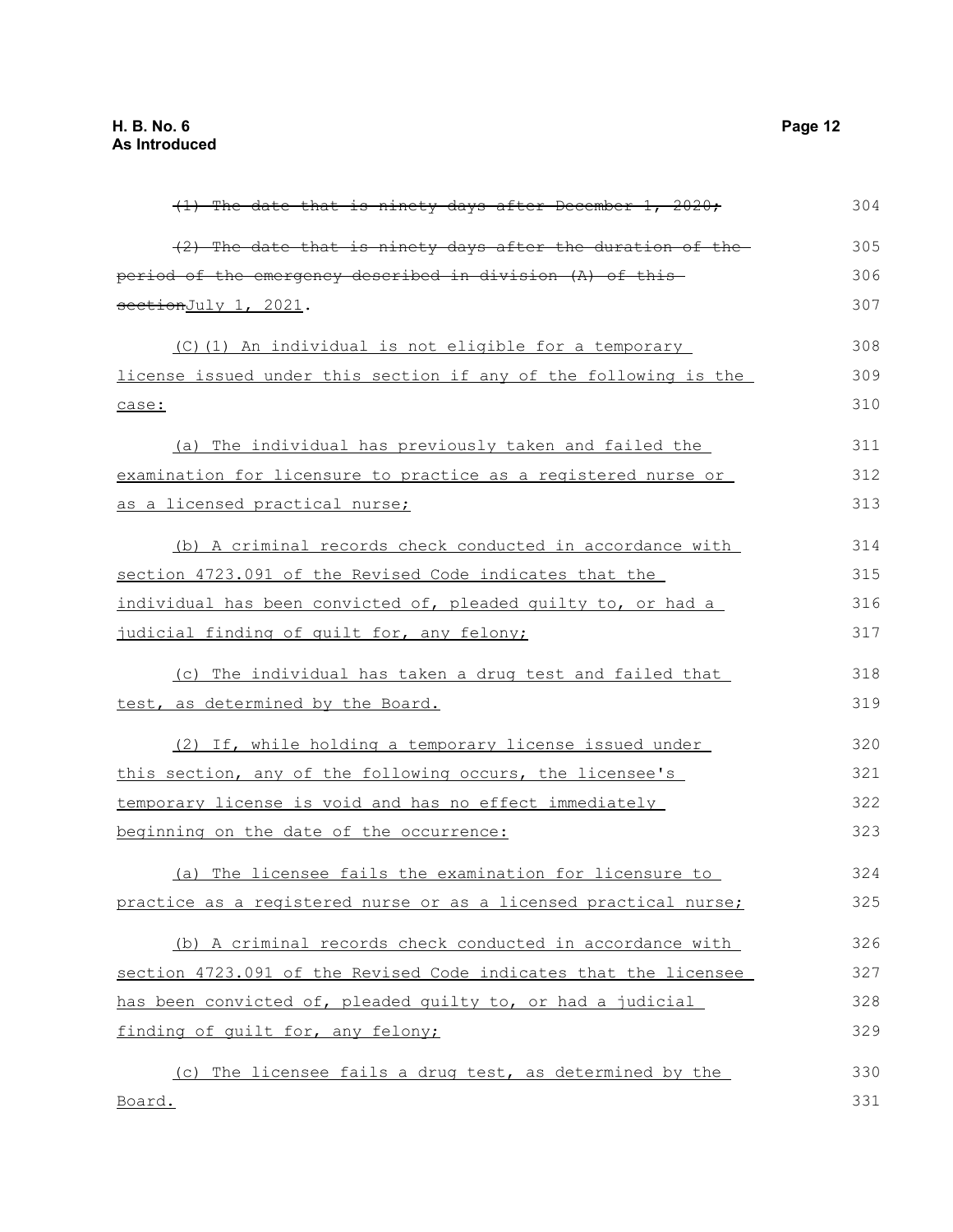#### **H. B. No. 6 Page 13 As Introduced**

**Section 7.** That existing Section 30 of H.B. 197 of the 133rd General Assembly is hereby repealed. 332 333

**Section 8.** Notwithstanding any provision of law to the contrary, each educator preparation program approved under section 3333.048 of the Revised Code shall develop and implement a plan to provide its students with alternative experiences, assignments, or instruction in the 2021-2022 academic year to make up any hours or weeks of clinical experiences, including field experiences, student teaching, and internship placements, that the students miss due to the Director of Health's order under section 3701.13 of the Revised Code "In re: Order the Closure of All K-12 Schools in the State of Ohio" issued on March 14, 2020, or any local board of health order, and any extension of any order, based on the implications of COVID-19 or due to any other closure of schools or implementation of limited hours based on the implications of COVID-19. The alternative experiences, assignments, or instruction shall allow students to demonstrate mastery of the expected outcomes of clinical experiences. The alternative experiences, assignments, or instruction may include virtual learning, designing lessons and units of instruction, selecting and implementing instructional strategies, teaching lessons and content, assessing learning to evaluate student progress and inform instructional decisions, creating a supportive learning environment, managing the classroom effectively, and other appropriate activities. The Department of Higher Education and the Department of Education shall consider a student who successfully completes make up hours or weeks in the 2021-2022 academic year using alternative experiences, assignments, or instruction eligible for licensure and endorsement recommendations in the same manner as a student who completes clinical experiences. This section does not apply 334 335 336 337 338 339 340 341 342 343 344 345 346 347 348 349 350 351 352 353 354 355 356 357 358 359 360 361 362